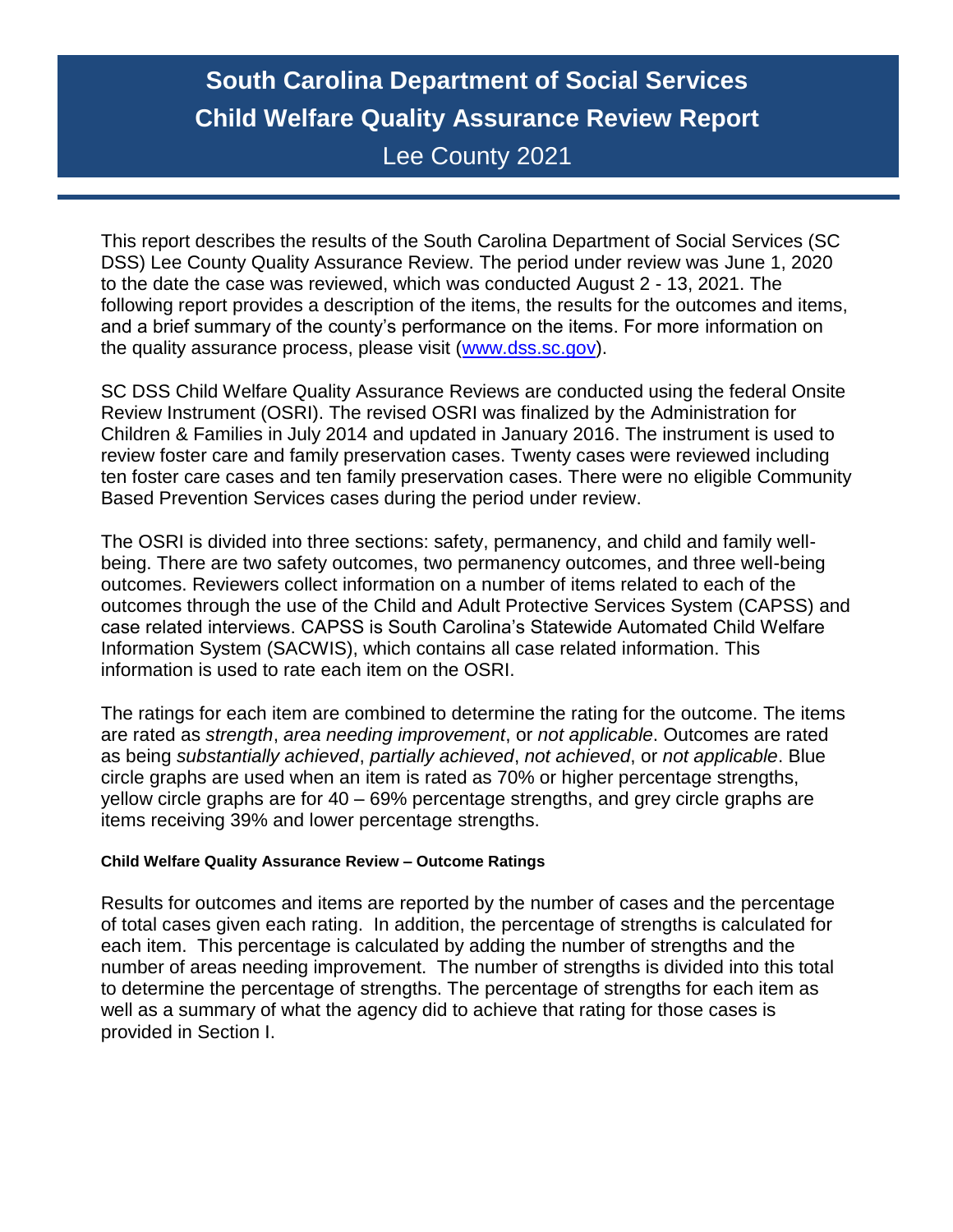## **Section I: Item Ratings**

### **Safety Outcome 1: Children Are, First and Foremost, Protected from Abuse and Neglect**

One item is included under Safety Outcome 1.



#### **Item 1: Timeliness of initiating investigations of reports of child maltreatment**

Purpose of Assessment: To determine whether responses to all accepted child maltreatment reports received during the period under review were initiated and face-to-face contact with the child made, within the timeframes established by agency policies or State statute.

Seven of 10 cases received a strength for Item 1 meaning that investigations were initiated in a timely manner, and face-to-face contact was made within the established time frame.



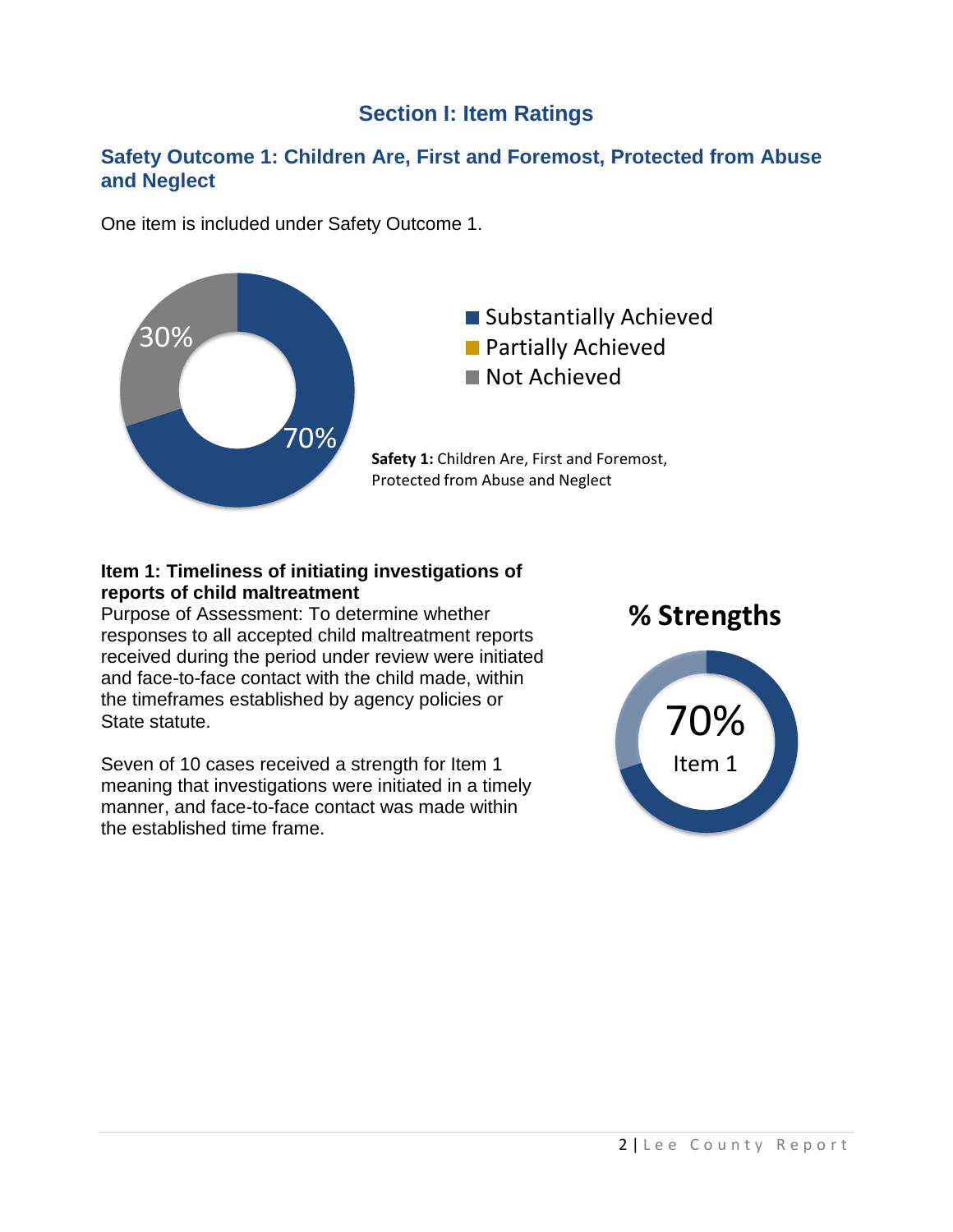## **Safety Outcome 2: Children are Safely Maintained in Their Homes Whenever Possible and Appropriate**

Two items are included under Safety Outcome 2.



**Item 2: Services to family to protect child(ren) in the home and prevent removal or re-entry into foster care** Purpose of Assessment: To determine whether, during the period under review, the agency made concerted efforts to provide services to the family to prevent children's entry into foster care or re-entry after a reunification.

Three of nine applicable cases were rated as a strength for Item 2 indicating that the agency made concerted efforts to provide services to prevent removal or re-entry into foster care.







#### **Item 3: Risk and safety assessment and management**

Purpose of Assessment: To determine whether, during the period under review, the agency made concerted efforts to assess and address the risk and safety concerns relating to the child(ren) in their own homes or while in foster care.

Six of 20 applicable cases were rated as a strength for Item 3 because the agency properly assessed all applicable individuals for risk and safety and appropriately addressed all identified concerns.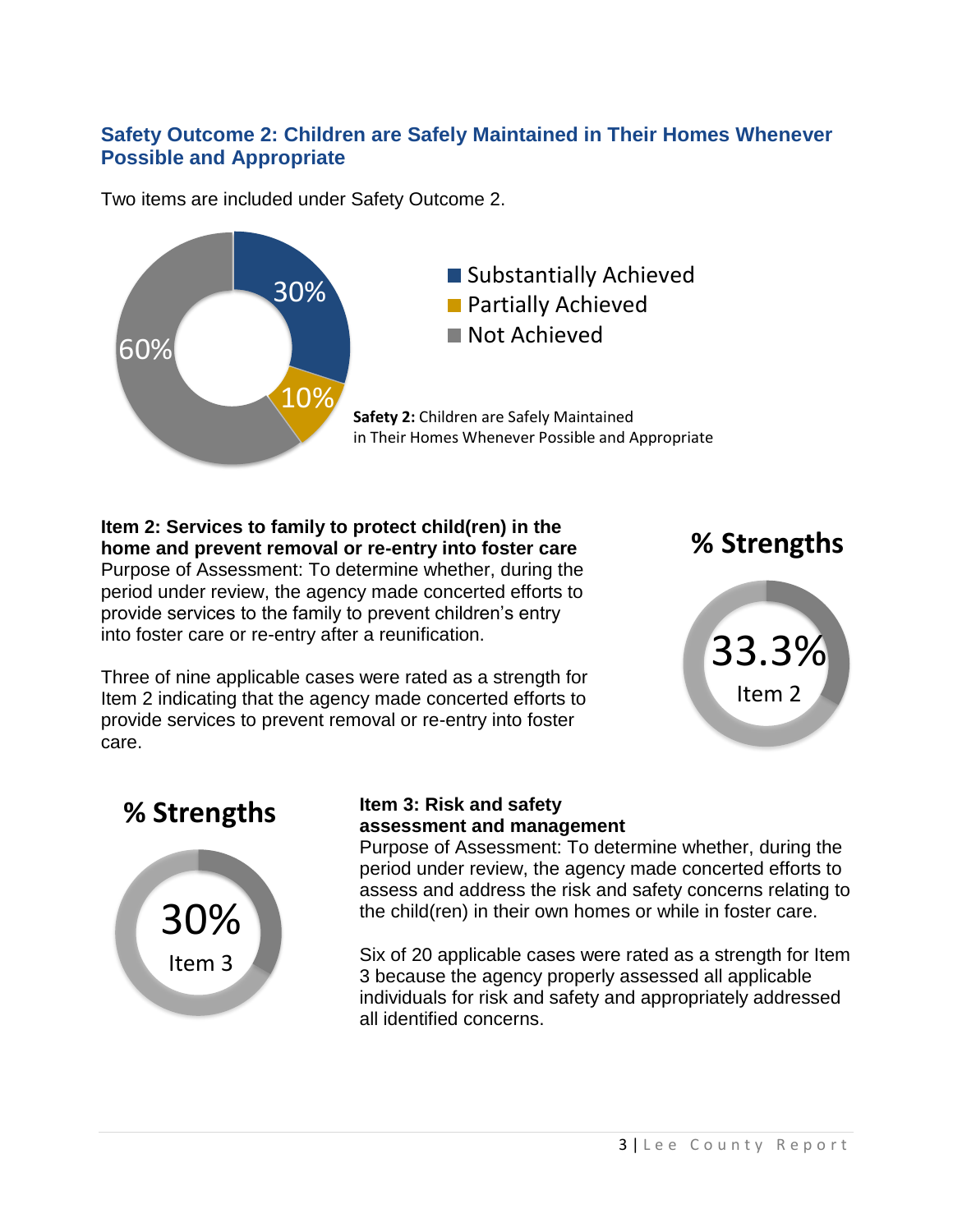## **Permanency Outcome 1: Children Have Permanency and Stability in Their Living Situations**

Three items are included under Permanency Outcome 1.



#### **Item 4: Stability of foster care placement**

Purpose of Assessment: To determine whether the child in foster care is in a stable placement at the time of the onsite review and that any changes in placement that occurred during the period under review were in the best interests of the child and consistent with achieving the child's permanency goals.

Seven of 10 applicable cases were rated as a strength for Item 4. In each of these seven cases, the child remained in a stable placement during the period under review or had another placement, which better met the child's case goals.

## **% Strengths**



## **% Strengths**



## **Item 5: Permanency goal for child**

Purpose of Assessment: To determine whether appropriate permanency goals were established for the child in a timely manner.

Eight of 10 applicable cases were rated as a strength for Item 5 indicating that the permanency goal was appropriate for the child and was established in a timely manner.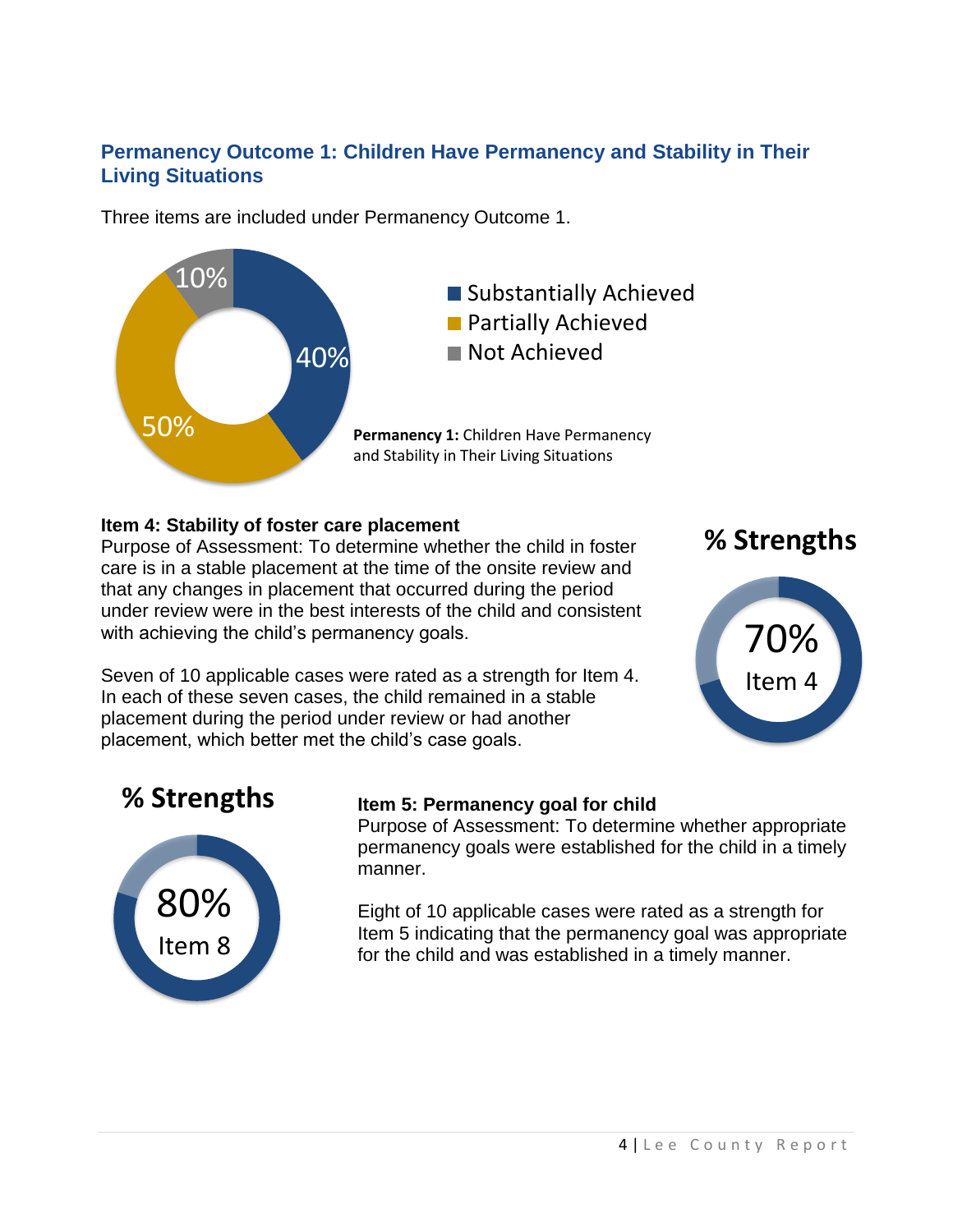#### **Item 6: Achieving reunification, guardianship, adoption, or other planned permanent living arrangement**

Purpose of Assessment: To determine whether concerted efforts were made, or are being made, during the period under review to achieve reunification, guardianship, adoption, or other planned permanent living arrangement.

Four of 10 applicable cases were rated as a strength for Item 6 because the agency made concerted efforts to achieve the permanency goal in a timely manner.

### **Permanency Outcome 2: The Continuity of Family Relationships and Connections is Preserved for Children**

Five items are included under Permanency Outcome 2.

40% Item 6



## **Item 7: Placement with siblings**

Purpose of Assessment: To determine whether, during the period under review, concerted efforts were made to ensure that siblings in foster care are placed together unless a separation was necessary to meet the needs of one of the siblings.

Six of seven applicable cases were rated as a strength for Item 7 meaning that the agency made concerted efforts to place siblings together or separated the siblings due to the specific needs of the child.

**% Strengths**



**% Strengths**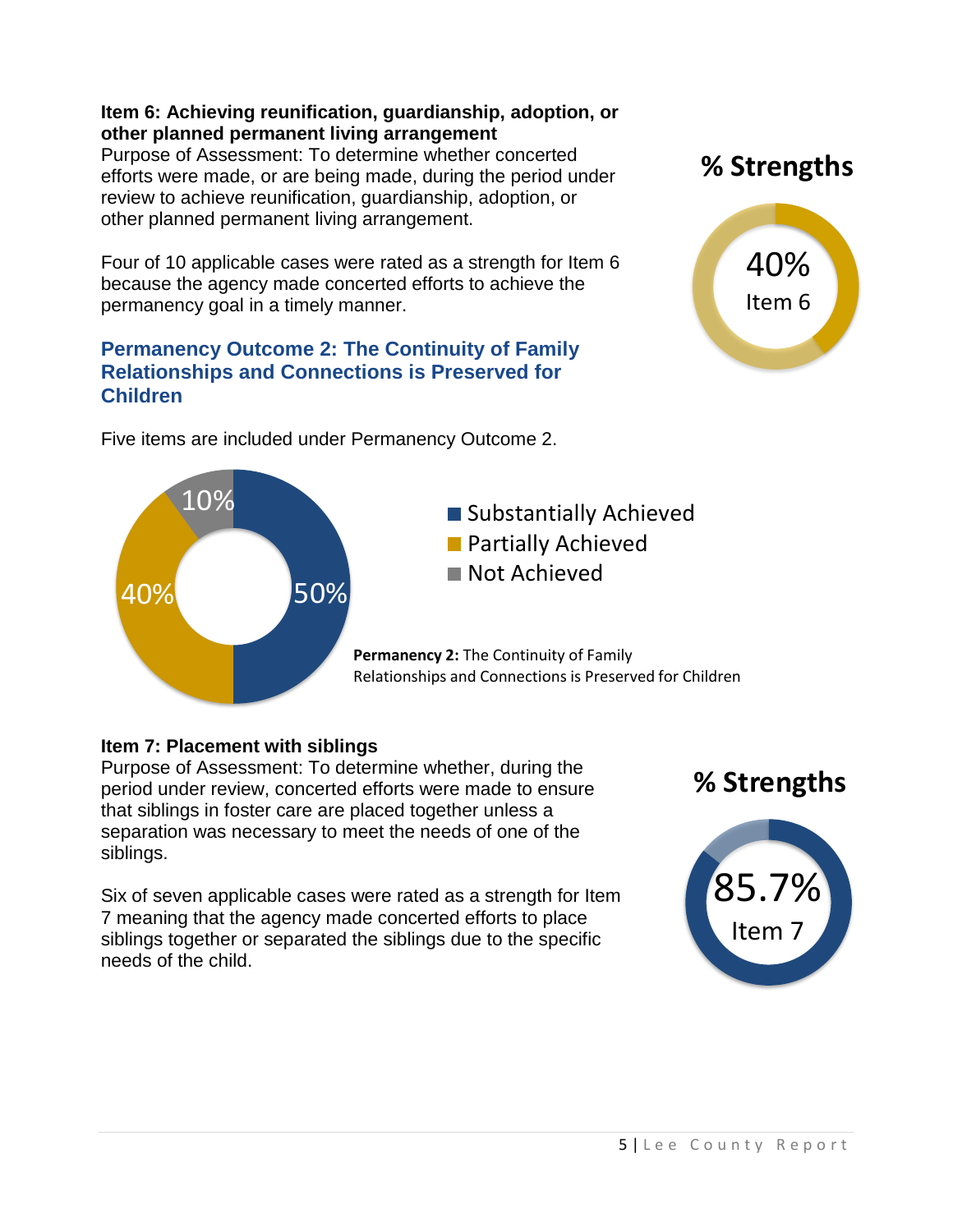

### **Item 8: The continuity of family relationships and connections is preserved for children**

Purpose of Assessment: To determine whether, during the period under review, concerted efforts were made to ensure that visitation between a child in foster care and his or her mother, father, and siblings is of sufficient frequency and quality to promote continuity in the child's relationship with these close family members.

Four of nine applicable cases were rated as a strength for Item 8 indicating that the agency ensured that the visits between the child and his/her siblings and/or parents were of sufficient frequency and quality to maintain the relationship.

## **Item 9: Preserving connections**

Purpose of Assessment: To determine whether, during the period under review, concerted efforts were made to maintain the child's connections to his or her neighborhood, community, faith, extended family, Tribe, school, and friends.

Eight of 10 applicable cases were as rated as a strength for Item 9 because the agency made concerted efforts to maintain the child's prior connections.

**% Strengths**



## **% Strengths**



### **Item 10: Relative placement**

Purpose of Assessment: To determine whether, during the period under review, concerted efforts were made to place the child with relatives when appropriate.

Seven of 10 applicable cases were rated as a strength for Item 10 indicating that the agency made concerted efforts to identify and place the child with appropriate relatives.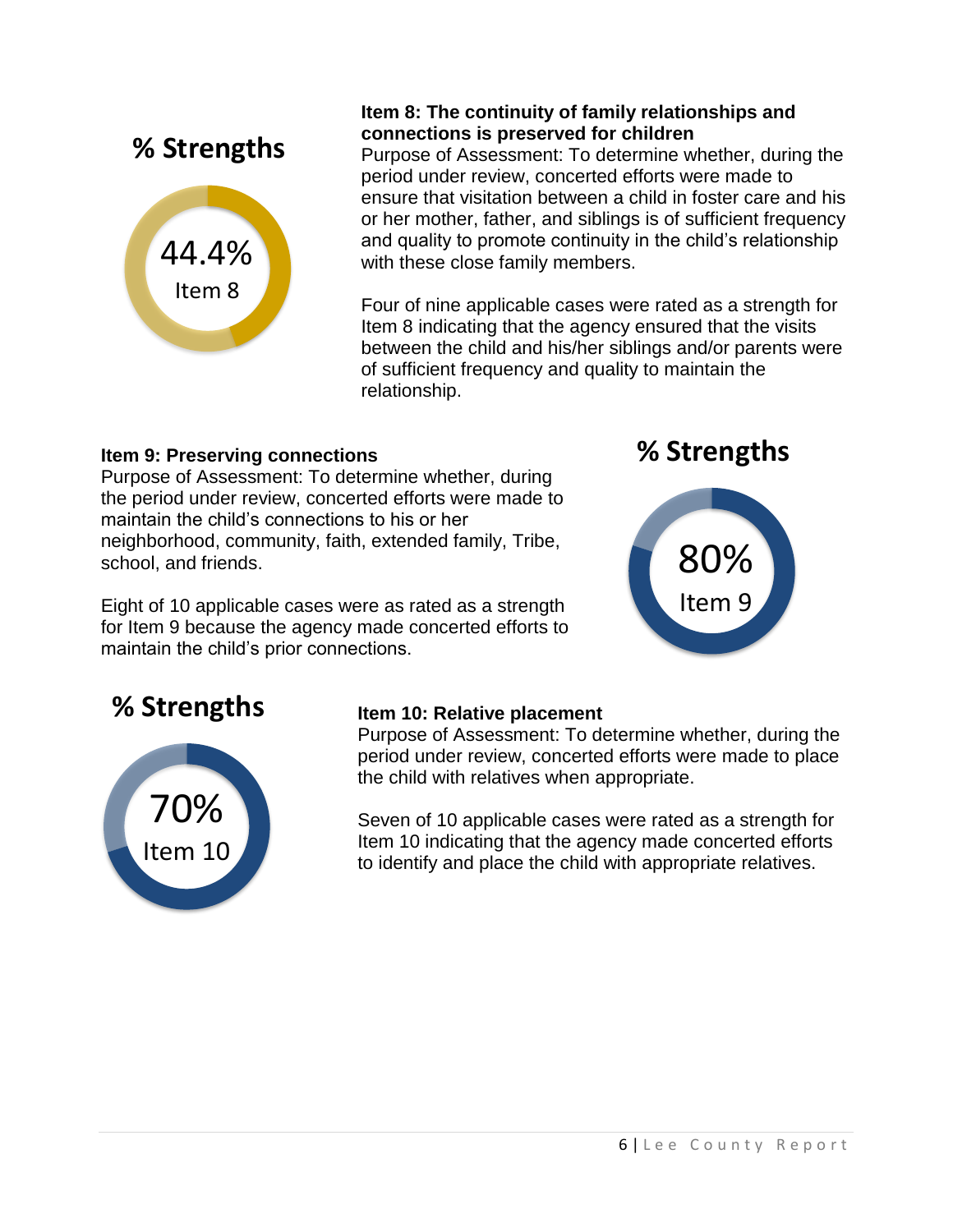#### **Item 11: Relationship of child in care with parents**

Purpose of Assessment: To determine whether, during the period under review, concerted efforts were made to promote, support, and/or maintain positive relationships between the child in foster care and his or her mother and father or other primary caregiver(s) from whom the child had been removed through activities other than just arranging for visitation.

Two of the seven applicable cases were rated a strength for Item 11 meaning that the agency invited the parents to other activities for the child outside of the regularly scheduled visits.

### **Well-Being Outcome 1: Families Have Enhanced Capacity to Provide for Their Children's Needs**

Four items are included under Well-Being Outcome 1.





#### **Item 12: Needs and services of child, parents, & foster parents**

Purpose of Assessment: To determine whether, during the period under review, the agency made concerted efforts to assess the needs of children, parents, and foster parents (both at the child's entry into foster care [if the child entered during the period under review] or on an ongoing basis) to identify the services necessary to achieve case goals and adequately address the issues relevant to the agency's involvement with the family, and provided the appropriate services.

Two of 20 applicable cases were rated as a strength for Item 12 because the agency made concerted efforts to



accurately and comprehensively assess the needs of the child, parents, and foster parents and provided the appropriate services to meet all of the needs of the family.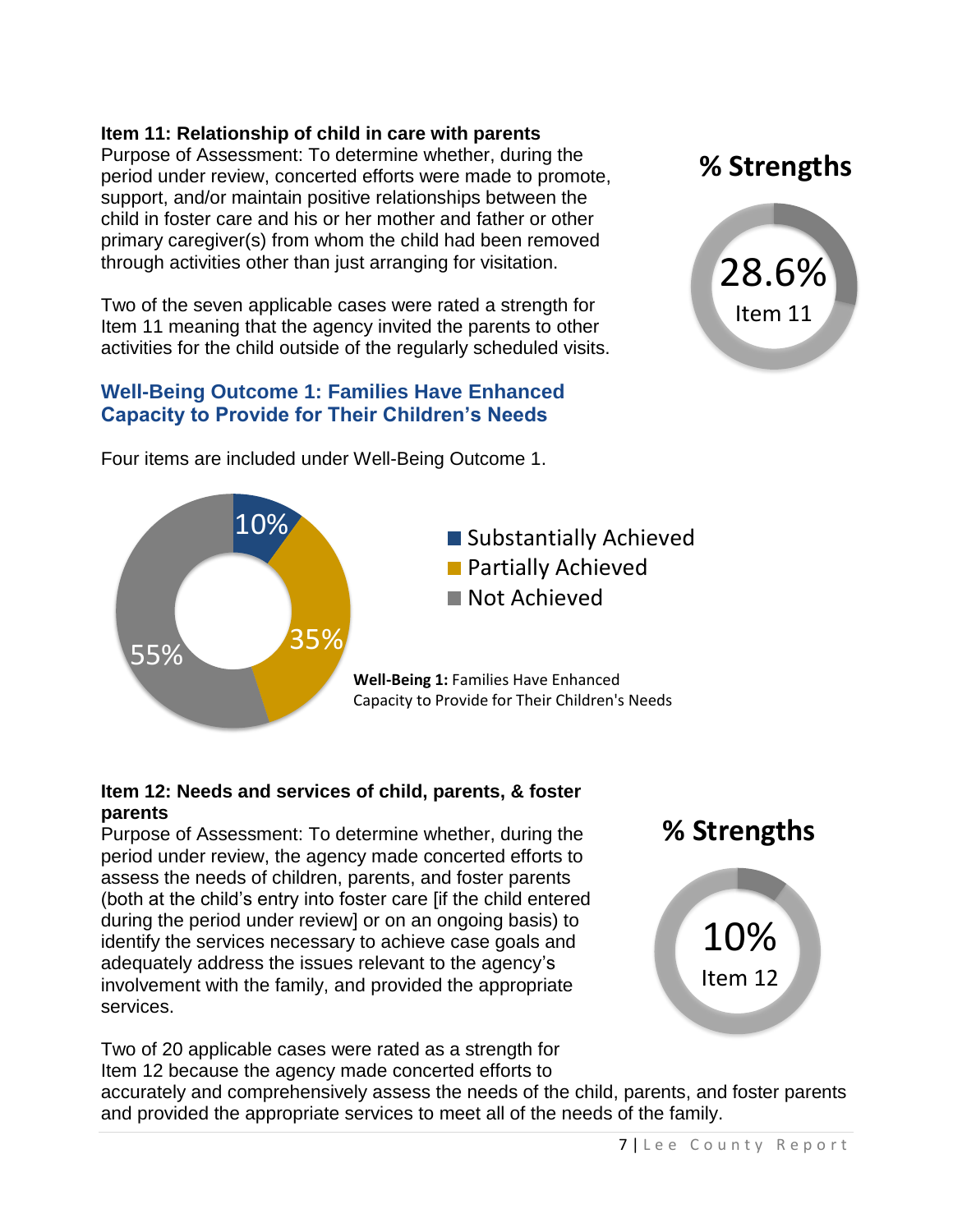

### **Item 13: Child & family involvement in case planning**

Purpose of Assessment: To determine whether, during the period under review, concerted efforts were made (or are being made) to involve parents and children (if developmentally appropriate) in the case planning process on an ongoing basis.

Three of 20 applicable cases were rated as a strength for Item 13 indicating that the agency adequately involved all parents and/or ageappropriate children in the case planning process.

### **Item 14: Caseworker visits with the child**

Purpose of Assessment: To determine whether the frequency and quality of visits between caseworkers and the child(ren) in the case are sufficient to ensure the safety, permanency, and well-being of the child and promote achievement of case goals.

Nine of 20 applicable cases were rated as a strength for Item 14. In each of these nine cases, the caseworker had visits with the child that were of sufficient frequency and quality.

**% Strengths**



**% Strengths**



### **Item 15: Caseworker visits with parents**

Purpose of Assessment: To determine whether, during the period under review, the frequency and quality of visits between caseworkers and the mothers and fathers of the children are sufficient to ensure the safety, permanency, and well-being of the children and promote achievement of case goals.

One of 19 applicable cases was rated as a strength for Item 15 because the agency conducted visits with the parents that were of sufficient frequency and quality to promote the achievement of case goals.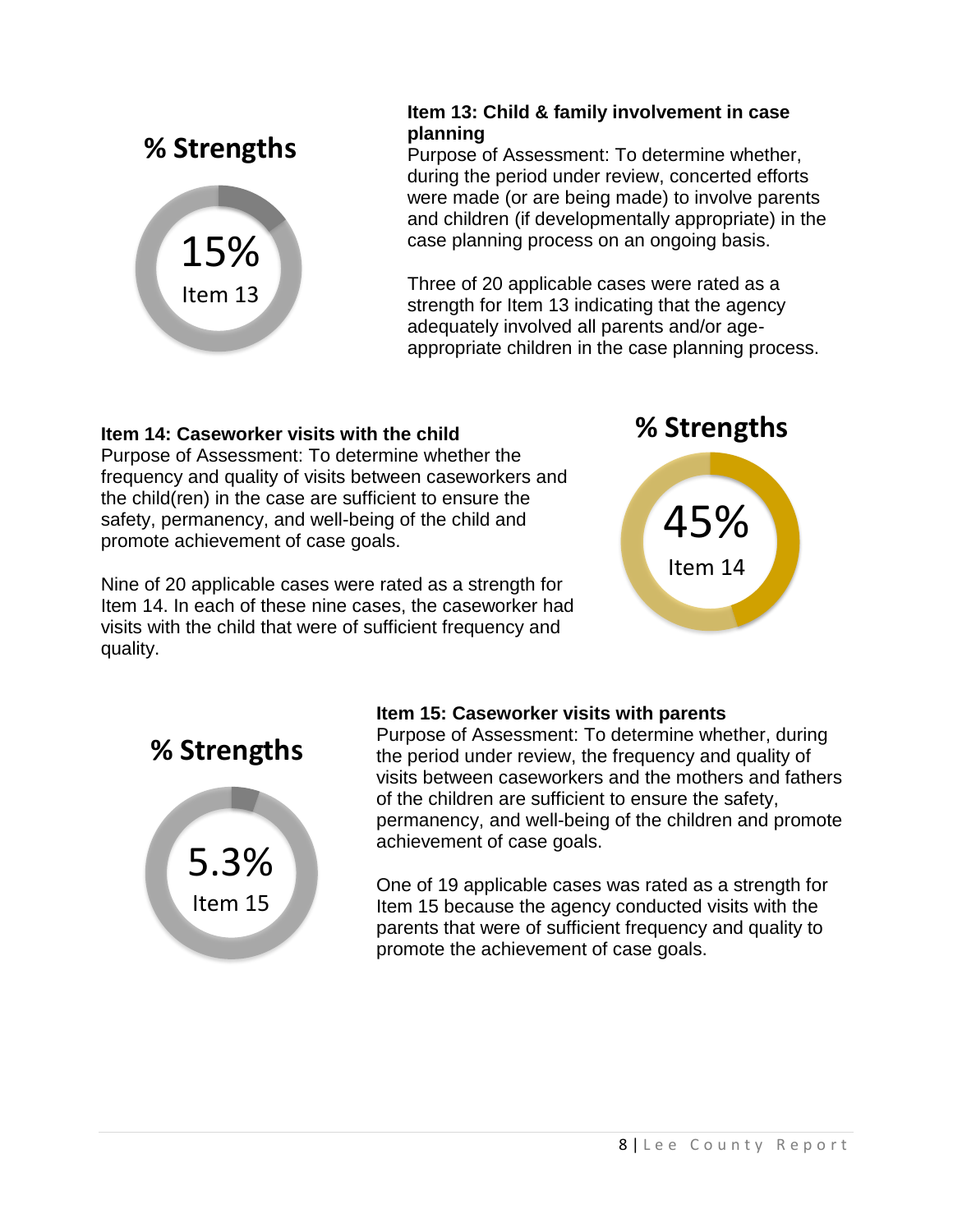## **Well-Being Outcome 2: Children Receive Appropriate Services to Meet Their Educational Needs**



One item is included under Well-Being Outcome 2.

#### **Item 16: Educational needs of child**

Purpose of Assessment: To assess whether, during the period under review, the agency made concerted efforts to assess children's educational needs at the initial contact with the child (if the case was opened during the period under review) or on an ongoing basis (if the case was opened before the period under review), and whether identified needs were appropriately addressed in case planning and case management activities.

Seven of nine applicable cases were rated as a strength for Item 16. In the seven cases, the agency assessed and provided the appropriate services to meet the educational needs of the child.

## **% Strengths**

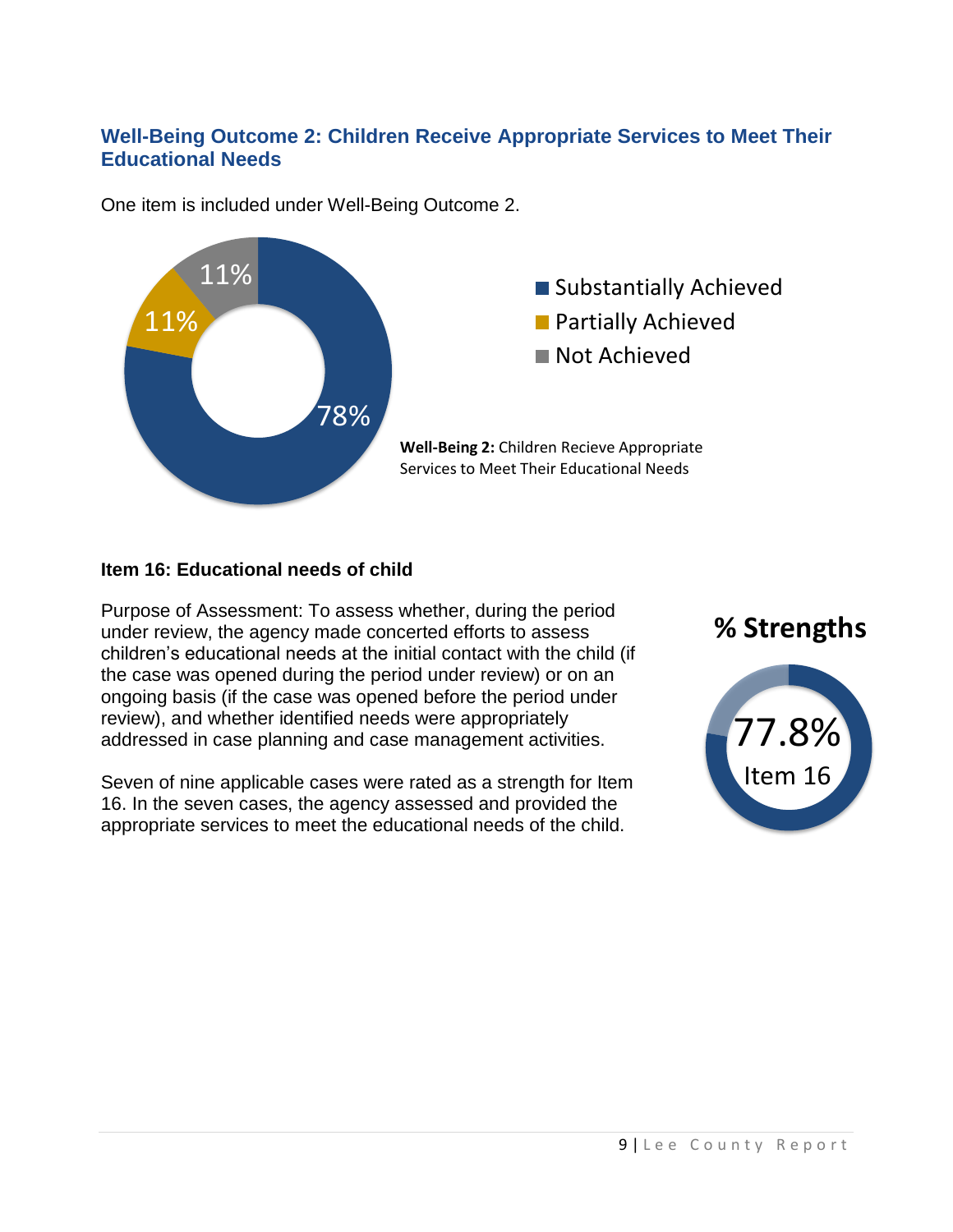### **Well-Being Outcome 3: Children Receive Adequate Services to Meet Their Physical and Mental Health Needs**

Two items are included under Well-Being Outcome 3.



#### **Item 17: Physical health of child**

Purpose of Assessment: To determine whether, during the period under review, the agency addressed the physical health needs of the child, including dental health needs.

Six of 14 applicable cases were rated as a strength for Item 17 indicating that the agency assessed and provided the appropriate services to meet the physical health needs of the child.

## **% Strengths**